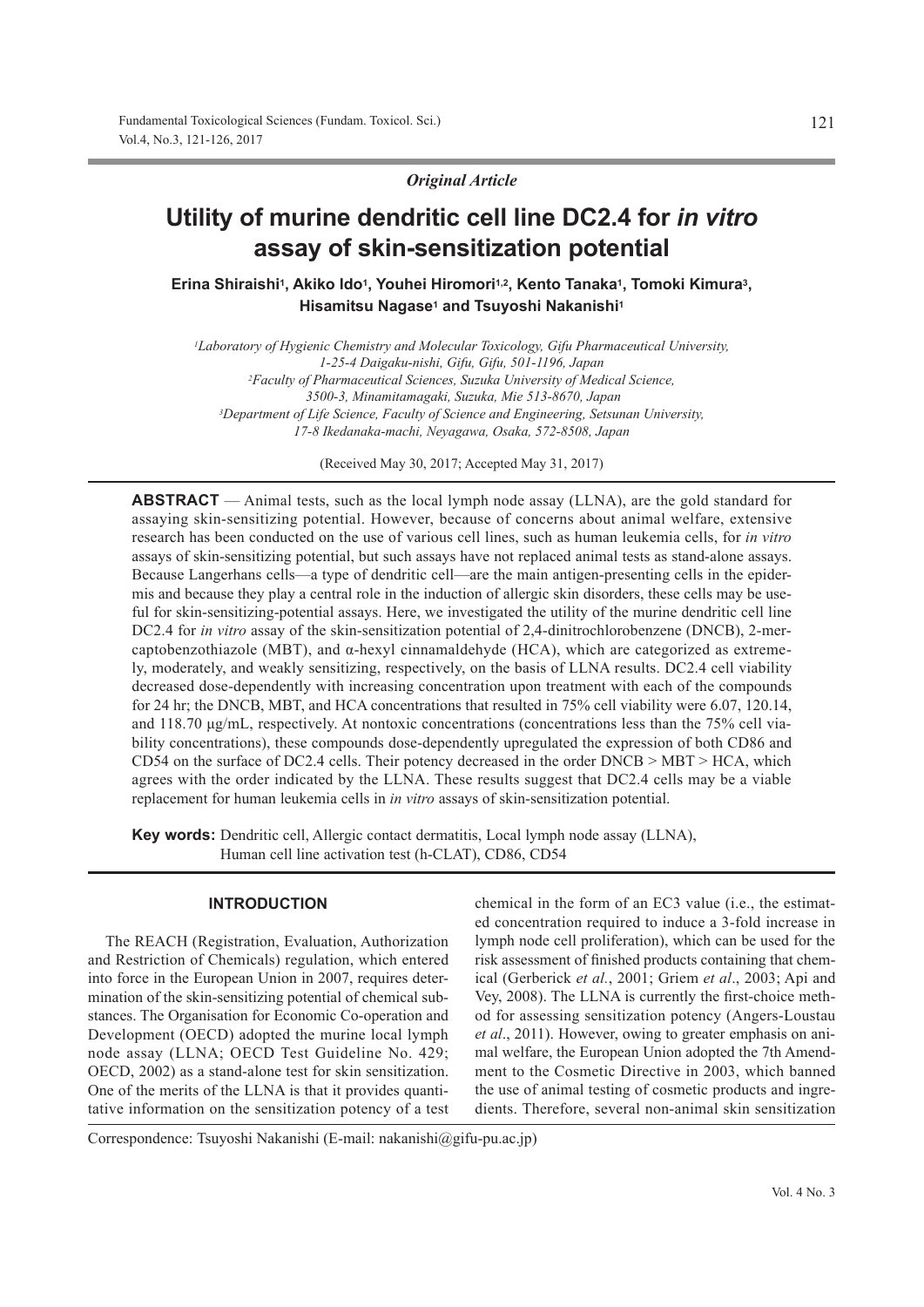E. Shiraishi *et al.*

test methods have recently been proposed (Basketter *et al*., 2005).

When the skin is exposed to a chemical allergen, the chemical is recognized by Langerhans cells, a type of dendritic cell (DC) that is the principal professional antigen-presenting cell in the epidermis and plays a key role in the development of allergic contact dermatitis. Following an encounter with a chemical allergen, DCs are activated and subsequently migrate from the skin to the draining lymph nodes, undergoing a maturation process during the journey (Kimber and Cumberbatch, 1992; Kimber *et al*., 2000). Mature DCs show upregulation of cell-surface markers such as CD54 and CD86, which in turn results in activation of naïve T-cells. This maturation process is what is detected in the human cell line activation test (h-CLAT) for skin-sensitizing potential, which uses the human monocytic leukemia cell line THP-1 (Ashikaga *et al*., 2006, 2010; Sakaguchi *et al*., 2006). This assay was designed to assess changes in cell-surface CD86 and CD54 expression by means of flow cytometry after 24 hr of exposure to a test chemical. When used to evaluate approximately 100 chemicals, this assay was found to have an accuracy of 84% relative to the LLNA (Ashikaga *et al*., 2010) and was thus adopted as OECD Test Guideline No. 442E in 2016. However, because the h-CLAT is not 100% accurate, it has not replaced the LLNA as a stand-alone assay. The inaccuracy has been attributed to two factors: (1) the fact that THP-1 is a human cell line rather than a mouse cell line (i.e. there is a species difference) and (2) the fact that, under normal culture conditions, THP-1 is a monocyte cell line not a DC line. Addressing these issues can be expected to improve the accuracy of cell-based *in vitro* assays relative to the LLNA.

DC2.4 cells, a line of immature DCs, have dendritic morphology; they express DC-specific markers, major histocompatibility complex molecules, and costimulatory molecules and have phagocytic activity as well as antigen-presenting capacity (Shen *et al*., 1997). In addition, many researchers have used these cells as DCs in immunological research (Fang *et al*., 2010; Hayashi *et al*., 2007; Kato *et al*., 2010; Okada *et al*., 2001; Takekoshi *et al*., 2010). In this study, we evaluated the utility of DC2.4 for a cell-based *in vitro* assay for skin-sensitization potential. Specifically, we assessed whether DC2.4 cells could be used to determine the skin-sensitization potential and potency classification of three test chemicals by analyzing changes in the expression of cell-surface markers by means of flow cytometry.

# **MATERIALS AND METHODS**

#### **Test chemicals**

2,4-Dinitrochlorobenzene (DNCB), 2-mercaptobenzothiazole (MBT), and α-hexyl cinnamaldehyde (HCA) were obtained from Wako Pure Chemical Industries (Tokyo, Japan) and used as test chemicals. All the chemicals were dissolved in dimethyl sulfoxide (DMSO, Wako).

## **Cell culture**

DC2.4 cells, a murine DC line (Shen *et al.*, 1997). were kindly provided by Dr. Kenneth Rock (University of Massachusetts Medical Center, Worcester, MA, USA). The cells were grown in RPMI1640 medium (Nacalai Tesque, Kyoto, Japan) supplemented with 10% heat-inactivated fetal calf serum, 0.1 mM modified Eagle medium nonessential amino acid solution (Nacalai Tesque), and 0.05 mM 2-mercaptoethanol (Nacalai Tesque). The cells were maintained at 37°C in a humidified incubator under 5% CO<sub>2</sub>. They were grown to confluence, and the medium was changed every 2 or 3 days.

To determine the effects of the test compounds on cell viability and expression of cell-surface markers, we treated the cells with vehicle alone (0.1% DMSO) or with various concentrations of the test compounds in 0.1% DMSO. In control experiments, treatment with  $0.1\%$ DMSO did not alter cell viability or expression of cellsurface markers.

# **Cytotoxicity tests**

DC2.4 cells  $(2.5 \times 10^4 \text{ cells}/100 \text{ µL/well})$  were cultured in 96-well plates (NUNC/Thermo Fisher Scientific, Grand Island, NY, USA). After 24 hr of culture, the cells were treated with various concentrations of the test compounds for another 24 hr. At the endpoint of each treatment, 10 μL of a mixture of 4-[3-(4-iodophenyl)-2-(4 nitrophenyl)-2H-5-tetrazolio]-1,3-benzene disulfonate (WST-1, Dojindo Laboratories, Kumamoto, Japan) and 1-methoxy-5-methyl-phenazinium methylsulfate (1-methoxy PMS, Dojindo Laboratories) in 20 mM 2-[4-(2-Hydroxyethyl)-1-piperazinyl]ethanesulfonic Acid (HEPES) buffer (pH 7.4) was added to each well (final concentrations: WST-1, 0.5 mM; 1-methoxy PMS, 0.02 mM). The cells were incubated at 37°C for an additional 3 hr, and then the absorbance of each well was measured at 450 nm, with the reference wavelength at 655 nm, using a microplate reader (Nippon Bio-Rad Laboratories, Tokyo, Japan).

The CV75 value—that is, the concentration at which 75% of the DC2.4 cells survived (25% cytotoxicity)—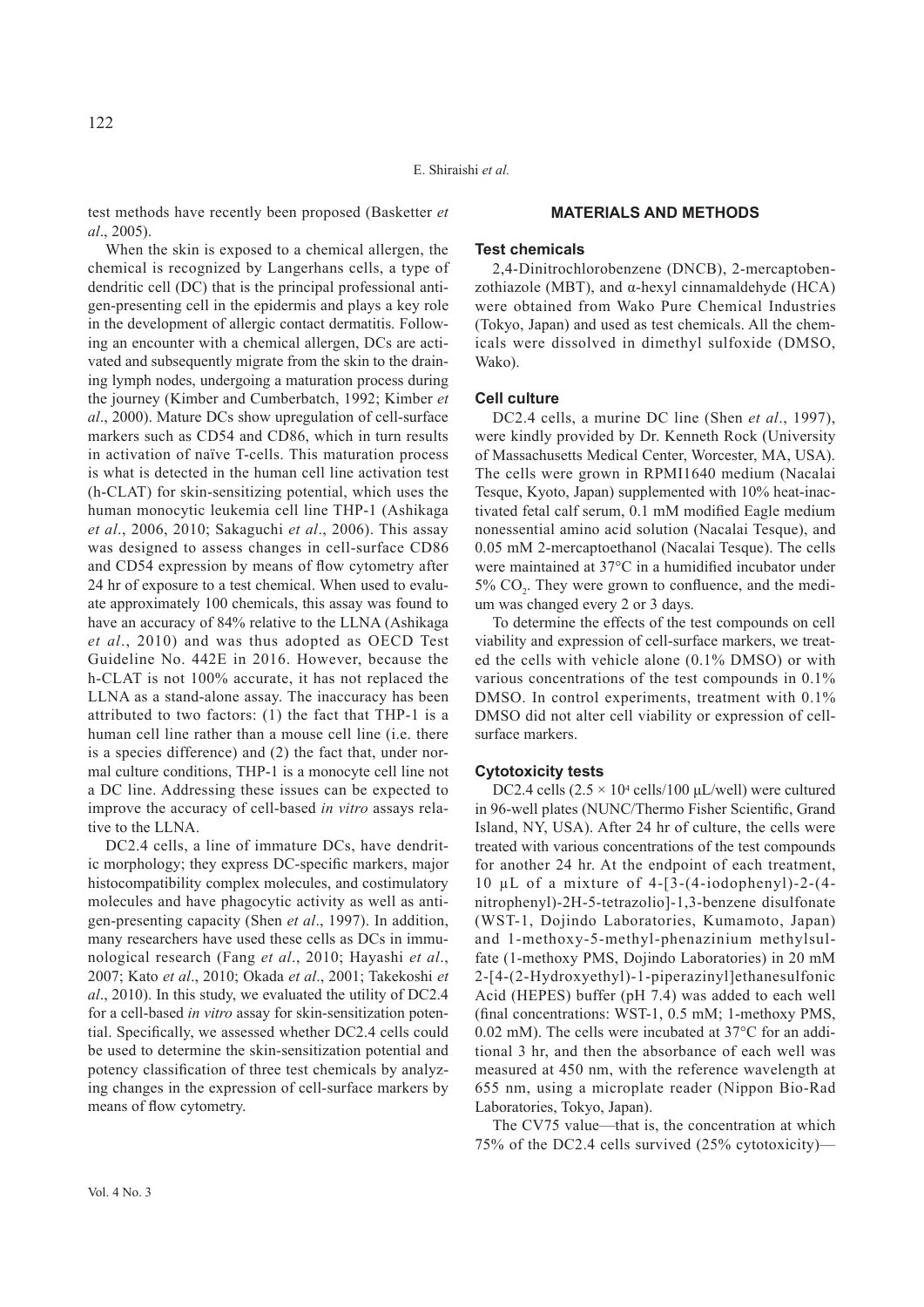was calculated by log-linear interpolation as described in OECD Test Guideline No. 442E (h-CLAT) by means of the following equation:

$$
\log CV75 = [(75 - c) \times \log d - (75 - a) \times \log b]/(a - c)
$$

where *a* is the minimum cell viability  $> 75\%$  in the testing groups,  $c$  is the maximum cell viability  $\leq 75\%$  in the testing groups, and *b* and *d* are the concentrations at which the cell viabilities were *a* and *c*, respectively.

#### **Flow cytometry**

DC2.4 cells  $(1.5 \times 10^5 \text{ cells}/1 \text{ mL/well})$  were cultured in 24-well plates (Corning Incorporated, Corning, NY, USA). After 24 hr of culture, the cells were treated with various concentrations of the test compounds for 24 hr. At the endpoint of each treatment, tripsinized cells were harvested and washed with phosphate-buffered saline, and then resuspended in 0.1 mL of phosphate-buffered saline containing 2% fetal calf serum. The cells were blocked with Fc Block (Japan Becton Dickinson Bioscience, Tokyo, Japan) for 15 min at 4°C and then incubated with biotin-conjugated hamster anti-mouse CD54 antibody (Japan Becton Dickinson Bioscience) or biotin-conjugated rat anti-mouse CD86 antibody (Japan Becton Dickinson Bioscience) for 30 min at 4°C. After incubation, the cells were washed again with, resuspended in 0.1 mL of phosphate-buffered saline containing 2% fetal calf serum, and incubated with allophycocyanin (APC)–streptavidin (Japan Becton Dickinson Bioscience) for 30 min at 4°C. For flow cytometry, propidium iodide (100 μg/mL)

**Table 1.** Test chemicals used

was added to discriminate dead cells. Stained cells were collected with a flow cytometer (BD FACSVerse, Japan Becton Dickinson Bioscience), and data were analyzed with the FACS Suite software (Japan Becton Dickinson Bioscience).

Geometric means of the raw data were used to calculate relative fluorescence intensity (RFI), an indicator of CD86 and CD54 expression, as follows:

$$
RFI (%) = 100 \times (MFI of chemical-treated cells) / (MFI of vehicle-only cells)
$$

where MFI is geometric mean fluorescence intensity.

#### **Statistics**

Data were analyzed by means of Dunnett's multiple comparisons test (SPSS Software, Chicago, IL, USA). Control and treatment group data were always obtained from equal numbers of replicate experiments, and experiments were performed independently at least twice. A *P* value of < 0.01 was considered to indicate statistical significance.

## **RESULTS AND DISCUSSION**

We used DNCB, MBT, and HCA, which are categorized by the LLNA as extremely, moderately, and weakly sensitizing, respectively (Table 1), to investigate the utility of the murine DC line DC2.4 in assaying skin sensitization *in vitro*. To confirm the nontoxic concentration ranges of the test compounds in DC2.4 cells, we performed

| Chemical name<br>(CAS No.)                     | Potency category<br>(EC3 from LLNA <sup>1</sup> ) | Dose<br>$(\mu g/mL)$ | MFI <sub>2</sub> |                | RFI2            |                 | Cell viability    |
|------------------------------------------------|---------------------------------------------------|----------------------|------------------|----------------|-----------------|-----------------|-------------------|
|                                                |                                                   |                      | CD54             | CD86           | CD54            | CD86            | $(\frac{9}{6})^2$ |
| 2,4-Dinitrochlorobenzene<br>$(97-00-7)$        | Extreme<br>$(0.05\%)$                             | $\Omega$             | $2498 \pm 230$   | $2498 \pm 230$ | $100 \pm 9.2$   | $100 \pm 9.2$   | $95.5 \pm 1.0$    |
|                                                |                                                   | 1.5                  | $2950 \pm 465$   | $2971 \pm 212$ | $118 \pm 19$    | $119 \pm 8.5$   | $94.1 \pm 1.0$    |
|                                                |                                                   | 3                    | $4192 \pm 94$    | $3559 \pm 335$ | $168 \pm 3.8^*$ | $142 \pm 13*$   | $92.2 \pm 0.5$    |
|                                                |                                                   | 6                    | $5127 \pm 109$   | $4181 \pm 103$ | $205 \pm 4.4*$  | $167 \pm 4.1*$  | $76.9 \pm 1.6$    |
| 2-Mercaptobenzothiazole<br>$(149-30-4)$        | Moderate<br>$(1.7\%)$                             | $\overline{0}$       | $2651 \pm 56$    | $3461 \pm 32$  | $100 \pm 2.1$   | $100 \pm 0.9$   | $97.2 \pm 0.5$    |
|                                                |                                                   | 17.5                 | $2709 \pm 32$    | $3399 \pm 106$ | $102 \pm 1.2$   | $98 \pm 3.1$    | $96.2 \pm 1.2$    |
|                                                |                                                   | 35                   | $3188 \pm 52$    | $4436 \pm 164$ | $120 \pm 2.0^*$ | $128 \pm 4.7*$  | $95.0 \pm 0.3$    |
|                                                |                                                   | 70                   | $3534 \pm 173$   | $5114 \pm 53$  | $133 \pm 6.5^*$ | $148 \pm 1.5^*$ | $81.5 \pm 1.4$    |
| $\alpha$ -Hexyl cinnamaldehyde<br>$(101-86-0)$ | Weak<br>$(11\%)$                                  | $\Omega$             | $3212 \pm 124$   | $4514 \pm 385$ | $100 \pm 3.9$   | $100 \pm 8.5$   | $94.2 \pm 0.3$    |
|                                                |                                                   | 25                   | $2986 \pm 167$   | $5161 \pm 351$ | $93 \pm 5.2$    | $114 \pm 7.8$   | $92.5 \pm 1.2$    |
|                                                |                                                   | 50                   | $3342 \pm 38$    | $5305 \pm 186$ | $104 \pm 1.2$   | $118 \pm 4.1*$  | $92.6 \pm 1.1$    |
|                                                |                                                   | 100                  | $4804 \pm 274$   | $6546 \pm 42$  | $150 \pm 8.5^*$ | $145 \pm 0.9^*$ | $85.0 \pm 1.6$    |

Abbreviations: LLNA, local lymph node assay; MFI, geometric mean fluorescence intensity; RFI, relative fluorescence intensity.

1; LLNA data for the test chemicals is adapted from Nukada *et al.* 2012.

<sup>2</sup>; Results are expressed as the mean  $\pm$  1 S.D. of triplicate cultures.

\*; *P* < 0.01 vs RFI of control group (0 μg/mL), Dunnett's multiple comparisons test.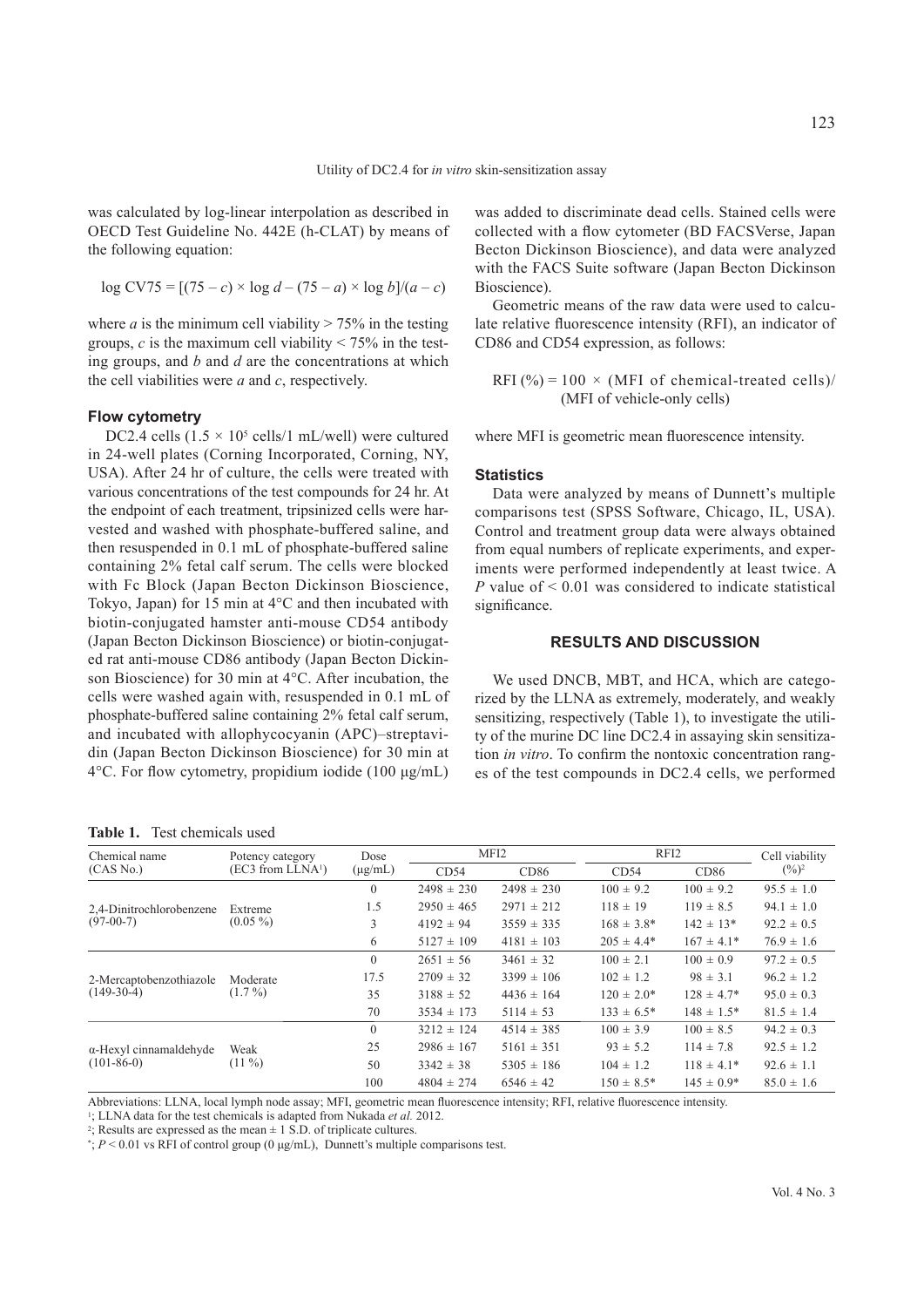WST-1 cytotoxicity tests. We found that cell viability decreased dose-dependently with increasing concentration for all three compounds (Fig. 1); the CV75 values for DNCB, MBT, and HCA were 6.07, 120.14, and 118.70 μg/mL, respectively.

To assess the responsiveness of DC2.4 to the three chemicals, we treated the cells with the chemicals at concentrations below the CV75 value for 24 hr and then analyzed CD54 and CD86 expression on the cell surface by means of flow cytometry (Fig. 2). For both markers and all three compounds, we found that the MFI values increased dosedependently with increasing chemical concentration relative to the MFI values for DMSO-treated cells (Table 1). The RFI values for both markers and all three compounds also increased dose-dependently with increasing concentration (Fig. 3). Cells treated with DNCB at 3 or 6 μg/mL and cells treated with MBT at 35 or 70 μg/mL exhibited significant increases ( $P < 0.01$ ) in the RFI values of both CD54 and CD86. Cells treated with HCA at 100 μg/mL also exhibited significant increases ( $P < 0.01$ ) in the RFI values of both CD54 and CD86, whereas HCA at 50  $\mu$ g/mL significantly (*P* < 0.01) upregulated the RFI of CD86 but not that of CD54. At the test concentrations, treatment with DNCB, MBT, and HCA resulted in cell viability values ranging from 76.9% to 96.2% (Table 1). These results indicate that DC2.4 cells could detect skin sensitization by the test chemicals at nontoxic concentration ranges and that the potency of the chemicals decreased in the order DNCB ≫ MBT > HCA, which is consistent with the order indicated by the LLNA.

THP-1 cells, which are used for OECD Test Guideline No. 442E (h-CLAT), are human monocytic leukemia cells that can be DC precursors. Berges *et al*. (2005) reported that THP-1 cells differentiate rapidly into mature DCs when cultured in serum-free medium containing granulocyte-macrophage colony-stimulating factor, tumor necrosis factor-α, and ionomycin. THP-1-derived DCs are

highly pure and monotypic, and they display the morphologic, phenotypic, molecular, and functional properties of DCs generated from human donor-derived monocytes or CD34+ hematopoietic progenitor cells. In addition, THP-1 can differentiate into immature DCs even in culture media supplemented with serum (Berges *et al*., 2005). However, THP-1-derived immature DCs never differentiate into mature DCs, even when the culture medium is supplemented with typical DC differentiation agents, such as lipopolysaccharide, tumor necrosis factor-α, prostaglandin E2, interferon-α, interferon-γ, interleukin-6, interleukin-1β, and CD40 ligand, either alone or in various combinations. These results indicate that special culture conditions are necessary for differentiation of THP-1 cells into mature DCs, even though the cells are potential DC precursors. In contrast, under normal culture conditions, THP-1 cells readily differentiate into macrophages, but not into DCs, in response to stimuli such as phorbol-12-myristate-13-acetate and 1,25-dihydroxyvitamin  $D_3$ (Schwende *et al*., 1996). These results suggest that, under normal culture conditions, THP-1 cells may be inadequate as a DC model in *in vitro* assays of skin-sensitization potential because these cells tend to differentiate into macrophages rather than DCs.

Unlike THP-1 cells, the DC2.4 cell line is well established as an immature DC cell line in mice (Shen *et al*., 1997). This cell line has already been used as a DC model by many immunology researchers. For example, DC2.4 cells have been used to investigate the maturation of DCs regulated by transcriptional factor E2F1 in human and mouse (Fang *et al*., 2010). In addition, THP-1 fails to detect skin sensitization by HCA in the h-CLAT assay (Nukada *et al*., 2012), whereas we found that DC2.4 cells responded positively to HCA. Consequently, DC2.4 cells may be a better DC model than human leukemia cell lines and may have potential for use in *in vitro* skin-sensitization assays instead of THP-1. Future studies are needed to



**Fig. 1.** Results of cytotoxicity tests of 2,4-dinitrochlorobenzene (DNCB), 2-mercaptobenzothiazole (MBT), and α-hexyl cinnamaldehyde (HCA) against DC2.4 cells. Results are expressed as means for duplicate cultures.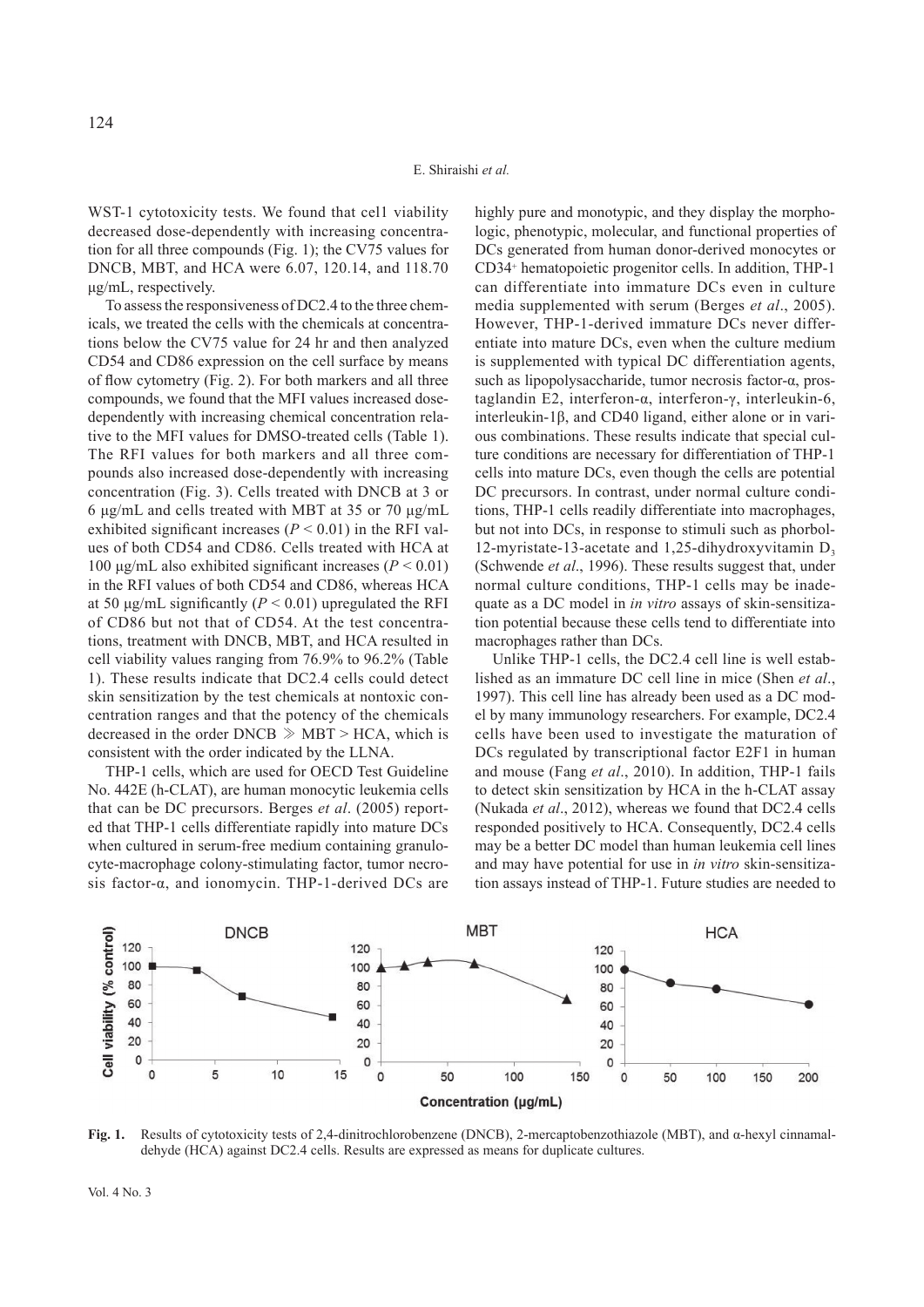

Utility of DC2.4 for *in vitro* skin-sensitization assay

**Fig. 2.** Histograms showing CD54 and CD86 expression after treatment with 2,4-dinitrochlorobenzene (DNCB), 2-mercaptobenzothiazole (MBT), or α-hexyl cinnamaldehyde (HCA). DC2.4 cells were cultured for 24 hr and then treated with DMSO (control), DNCB, MBT, or HCA. After 24 hr, CD54 and CD86 expression levels on the cell surface were measured by means of flow cytometry, staining without (A) or with (B) each biotin-conjugated specific antibody. The figure shows representative data from three independent experiments. The figure shows representative data from three independent experiments.



**Fig. 3.** Effect of treatment with 2,4-dinitrochlorobenzene (DNCB), 2-mercaptobenzothiazole (MBT), or α-hexyl cinnamaldehyde (HCA) on CD54 and CD86. Changes in CD86 and CD54 expression after treatment with the three chemicals for 24 hr are indicated as relative fluorescence intensity (RFI) values. RFI values were calculated from the geometric means of the raw data obtained by flow cytometry (see section "Flow cytometry" and Fig. 2). Results are expressed as means and standard deviations for triplicate cultures.  $* : P < 0.01$  vs. RFI of control, as indicated by Dunnett's multiple comparisons test.